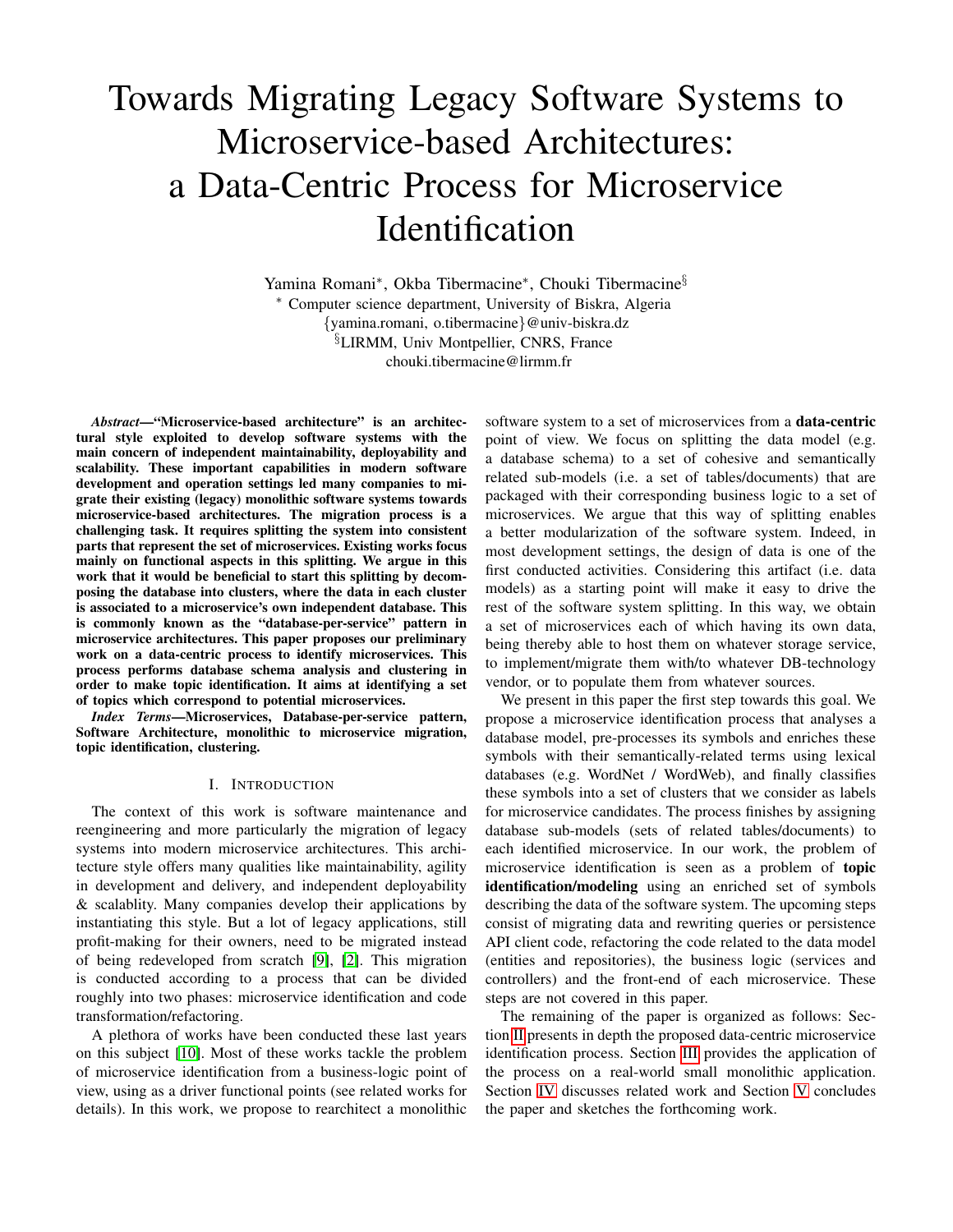

<span id="page-1-1"></span>Fig. 1. Proposed Process for Microservice Indentification.

#### II. PROPOSED PROCESS

<span id="page-1-0"></span>In this section, we present the proposed process to identify microservices. Fig. [1](#page-1-1) depicts this process which takes as input a data model of the monolithic software system. This can be an Entity-Relationship/class diagram or a SQL/No-SQL database schema. In order to process this data model, we propose to consider each table as a symbol document and the set of tables as a collection of documents.

The first step in this process is the document construction and pre-processing, where we pre-process the collected symbols from the database schema, which are the names of tables and their attributes/columns. At the end of this step, we obtain a set of cleaned documents.

The second step is Document Enrichment, which is intended to extend the words of each document with their synonyms and other semantically-related symbols.

The next step is clustering. It involves the document vectorization, the identification of the optimal number of clusters and at last classification. Finally, the output is a set of clusters that represent groups of symbols corresponding to topics that we consider as the set of labels for the potential microservices.

The last step refers to the microservice name inference based on the generated clusters of symbols. In the following subsections, we explain in depth all these steps.

### *A. Document Construction and Pre-processing*

Based on the database schema model of the monolithic software system, we create a set of documents. Each document represents a collection of symbols derived from a given relational table (or No-SQL document<sup>[1](#page-1-2)</sup>) in the data model. A symbol can be a table's name, a table's attribute, or a relationship between two tables. Each symbol is "modeled" according to its importance, where:

• The table's name is repeated many times in the document. This repetition gives it a heavier weight, since it is an important symbol characterizing a given data structure.

<span id="page-1-2"></span><sup>1</sup>The reader should not confuse the "document" constructed in our process, which is composed of symbols (names/identifiers), and the document that is described in a No-SQL database, which is a data structure in this kind of databases. For simplicity reasons, we use the term *Table* to refer to both a relational database table and a No-SQL document.

• A relationship between tables represents the existence of a foreign key (or a reference) which is a significant symbol that describes a functional or structural relationship between tables.

According to our analysis of some database schema models, we distinguish two types of foreign keys.

- 1) The first one is a singleton foreign key. It relates a source table to only a single target table. This type describes a strong relationship between the two documents. So, we model it by duplicating the foreign key and the name of the source document many times in the target document. Similarly, we duplicate the name of the target document in the source document. An example that illustrates the singleton foreign key is presented in Figure 2, where the "country" table links only the "customer" table with a foreign key.
- 2) The second type is a non singleton foreign key, it relates the source table with more than a single target table.

This type indicates a less strong relationship between the documents compared with the first type. Consequently, we model it by repeating the foreign key and the name of the source document less times than the first type in the target documents. We do the same for the name of the target documents in the source document. We have an example of this type of foreign keys in Figure 2: the "customer" table that is linked to two tables, the "shopping cart" and "orders" with a non singleton foreign key.

Note that the number of times these symbols are repeated is fixed empirically.

After this step, the document symbols are processed and cleaned using some NLP (*Natural Language Processing*) techniques as follows:

*Tokenization*, this procedure takes each document symbol and divides it into separate words (tokens). The separation is based on the existence of some characters between tokens like - and  $\alpha$  or capital letters [\[11\]](#page-4-4).

*Lemmatization*, it is the process of transforming each word into its lemma (root) using a morphological analysis. For example, the words studies or studying are transformed into study, which is their root [\[11\]](#page-4-4).

#### *B. Document Semantic Enrichment*

Since we use unsupervised machine learning that requires a lot of data to produce good results, we need to extend our documents (a technique known as "data augmentation"), by enriching them with semantically-related symbols. These symbols are related to our symbols by the following two links: "part of" and "type of", which are the mostly pertinent symbol relations for our problem of data modeling.

This enrichment step uses a lexical database, like WordNet.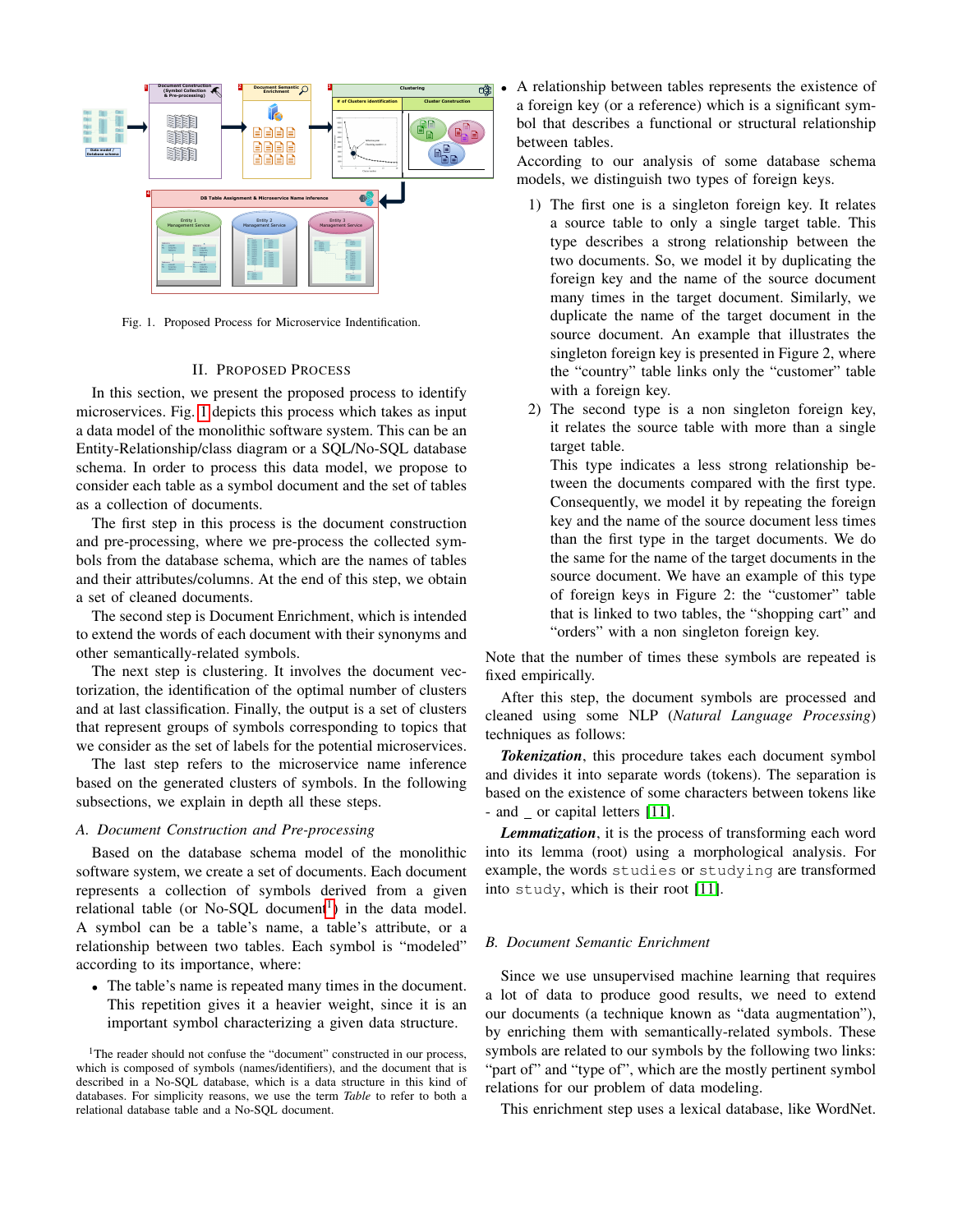# *C. Clustering*

In this step, we classify all the symbols in clusters, where each cluster contains the most similar symbols.

In our process the clustering stage consists of three steps:

*Document Vectorization*, it is the procedure of transforming each document symbol into a vector space model. This procedure provides a weight for each symbol, which indicates the value of this symbol in its document and also considering the collection of all documents.

*Number of clusters identification*. Several clustering techniques require the number of desired clusters as an input. Thus, in this step, we calculate the optimal number of clusters according to our input data using an appropriate method such as Elbow [\[8\]](#page-4-5) or Silhouette [\[5\]](#page-4-6).

*Cluster construction*, it is the leading step that requires the selection of an appropriate clustering technique, such as hierarchical clustering or K-Means.

#### *D. Database Table Assignment and Service Name inference*

The result of the previous step is a set of clusters containing simple symbols. In this step, we distribute database tables into their corresponding clusters. The simplest case is where the name of a table and all its attributes/columns are in the same cluster. In this case, we assign that table to this cluster. But sometimes, clustering may rise some issues if for example, a given table name together with a subset of of its column names are in one cluster and the other column names of this table are in a different cluster. In this case, the developer should decide whether : i) we ignore this distribution of column names into different clusters and thereby group them in the cluster where the name of the table appears, or if ii) we split the table into distinct tables according to the result of clustering. At the end of this step, database tables are assigned into clusters.

Consequently, each potential microservice will be named with the dominant symbol in the related cluster. By convention, if the symbol name corresponds to a well-identified entity, like Product or Customer, the microservice will be named by appending the symbol with the word ManagementService, like CustomerManagementService.

#### III. ILLUSTRATIVE EXAMPLE

<span id="page-2-0"></span>To illustrate our proposed process for microservice identification, we used an E-commerce application called autoparts [\[1\]](#page-4-7). The application was written with Java using the Spring boot framework. It consists of three modules (Admin, Client, Library), 63 classes, 14 interfaces and 14 database tables.

We first examined the database schema model of this application, then we collected all the extracted symbols in a text file based on the previously explained steps (in the Document Construction and Pre-processing steps). Figure 2 shows the Entity-Relationship Diagram of the application's database. After that, we cleaned the set of documents in the generated file using the NLP techniques as explained before.



Fig. 2. Entity Relationship Diagram of the Auto-parts Application

Then, we enriched our document symbols focusing on the synonyms of the table's name which is considered as a signif-icant term in the document. We used the WordWeb<sup>[2](#page-2-1)</sup> English dictionary and thesaurus to obtain the semantic relationships of the table names "part of" and "type of".

The next step is clustering. We first transform the preprocessed documents into a set of vectors. We used TF-IDF method [\[5\]](#page-4-6) to vectorize our documents. We chose this method because it gave us good results with many testing examples.

TF-IDF is measured using two scores:

 $TF(t) =$  (Number of times term/symbol t appears in a document) / (Total number of terms in the document).

 $IDF(t) = loge$  (Total number of documents / Number of documents with term t in it).

Then, TF-IDF is calculated as follows:

**TF-IDF(t)=TF(t)\*IDF(t).** Finally, we obtain a set of vectors that represent the weights of the terms in each document.

Then, for the purpose of identifying the optimal number of clusters, we exploited a widely used method named "Elbow". This method calculates the cost function generated using several values of k (number of clusters) to the sum of the squared distance between the documents and their assigned cluster centroids (this corresponds to a measure of variance in the input data that we want to minimize through clustering).

Typically we choose the number of clusters where the curve of the sum of squared distance begins to form an elbow [\[8\]](#page-4-5). Figure 3 shows the curve obtained with Elbow method. Based on this result we select five as the number of clusters.

The last step of this stage relies on a clustering method. The k-means clustering algorithm was used to group the documents

<span id="page-2-1"></span><sup>2</sup><https://www.wordwebonline.com/>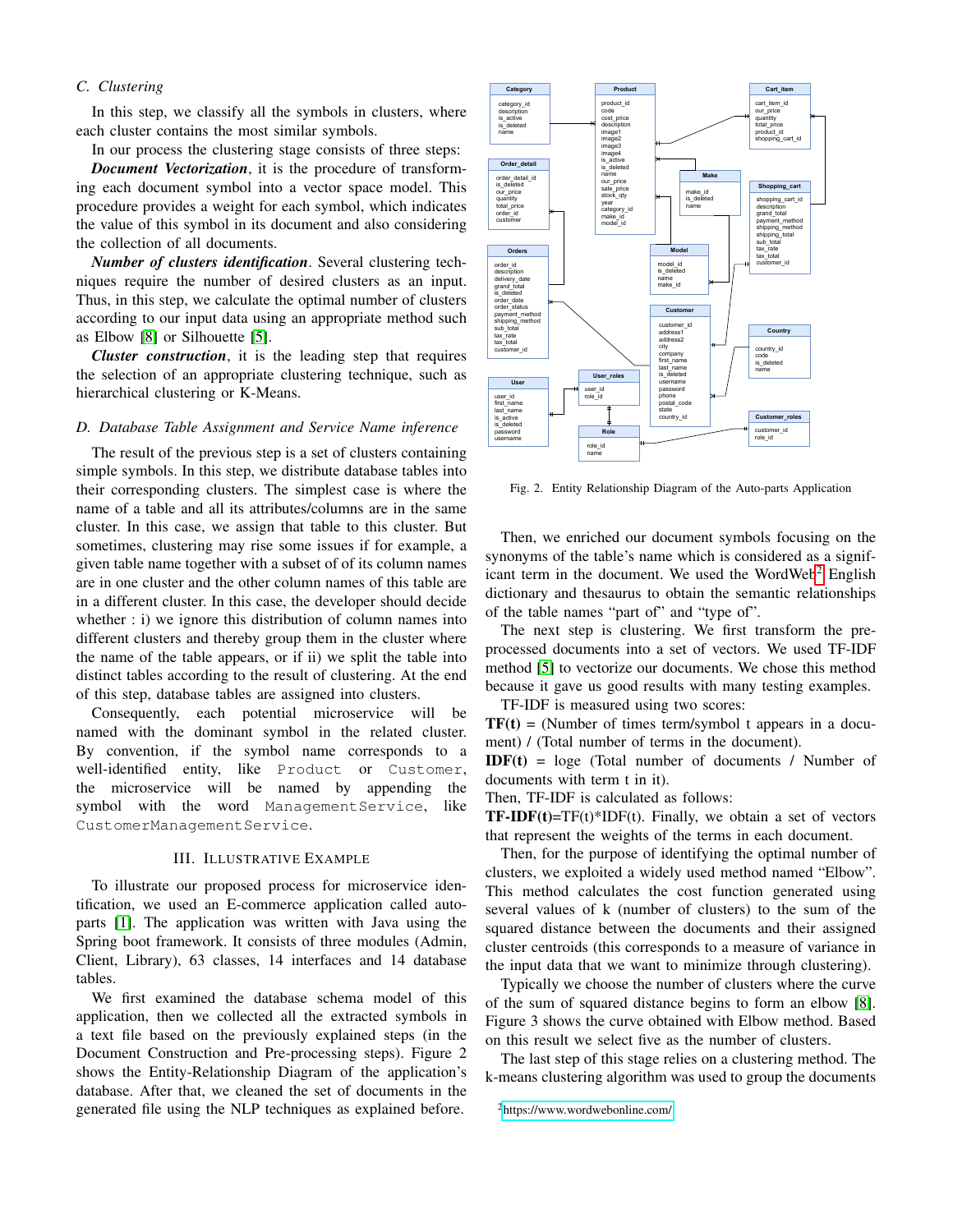

Fig. 3. Elbow Result

represented by the generated vectors. K-means is a straightforward method for grouping a collection of observations according to a specified number of clusters (k) [\[4\]](#page-4-8).

The basic idea in this algorithm is to select randomly k centroids that correspond to the number of clusters, then it assigns each observation to the closest center based on similarity. Then the algorithm iterates by updating the centroids until no further changes to the partitioning are seen. Table 1 shows the result of clustering where each cluster consists of a set of documents (Tables), as well as a set of topics that symbolize each cluster from which the name of the microservice is selected.

According to the obtained results<sup>[3](#page-3-1)</sup>, we observed that each cluster consists of a set of tables that are working perfectly together. We are aware that this will not be always the case. In some situations, splitting large tables should be considered. This is why we proposed in our process that the developer intervenes to validate the clusters.

## IV. RELATED WORK

<span id="page-3-0"></span>In the literature, different approaches for microservice identification and monolithic software decomposition have been recently conducted. Selmadji et al. [\[16\]](#page-4-9) proposed a semiautomatic approach for microservice identification from monolithic Object-Oriented (OO) applications based on source code examination and the engineering's knowledge of the system to migrate. The goal of this migration is to make monolithic applications deployable on the cloud and respect DevOps practices. This approach splits the monolithic software classes based on the micro service characteristics using the ISO/IEC 25010:2011 model to measure the relevance of the obtained microservices.

Carvalho et al. [\[7\]](#page-4-10) presented a multi-objective search-based approach to obtain microservices automatically from a legacy system. The approach takes into account five criteria: cohesion, coupling, feature modularization, reuse and communication overhead. The input of this approach is the source code of a Java legacy system, a list of features related to each execution of this legacy system and the number of microservices to be identified. The source code is represented as a graph where each vertex indicates a method of the legacy system corresponding to its respective feature and each edge indicates a relationship between methods. Then, Non-dominated Sorting Genetic Algorithm III (NSGA-III) was applied to identify the microsevices based on the objective function of each criterion.

Kalia et al. [\[12\]](#page-4-11) presented the Mono2Micro approach developed at IBM to migrate monolithic applications towards a microservice architecture. The purpose of this migration is to shift enterprise production workloads to the cloud and benefit from its capabilities. Mono2Micro employs a hierarchical spatio-temporal decomposition using well-defined business use cases (the space dimension) and its runtime traces (time dimension) to partition the application classes. This approach takes into consideration cohesion and coupling criteria to split Java legacy software systems.

Barbosa et al. [\[3\]](#page-4-12) introduced a manual approach to identify microservice candidates using business rules which are executed in stored procedures. This technique identifies the system requirements using an expert and examines the source code to map the stored procedures that correspond to the implementation of these business requirements. Then, database artifacts (stored procedures) are analysed to detect all business rules, where the rules that handle the same business requirements should be merged in the same microservices.

In Zhang et al. [\[17\]](#page-4-13), the authors present an automated microservice identification approach that aims to partition software systems into parts using execution and performance logs of the legacy system. It considers two types of objects: controller objects (COs) and subordinate objects (SOs). Based on the measured relation between each pair of CO and SO, the system classes are grouped into microservices using NSGA by optimizing the objectives associated with functional (coupling and cohesion) and non functional (load balance) metrics.

Shanshan et al. [\[14\]](#page-4-14) presented a semi-automatic decomposition of a given monolithic software system into microservices using dataflow diagrams. This approach creates a use case and business logic specification by means of a business requirement analysis, then, it generates the fine-grained Data Flow Diagrams (DFD) and the process-datastore version of this DFD which designates the business logic. The dependencies between processes and data stores are extracted into decomposable sentence sets that are grouped into individual modules to formulate the microservice candidates.

[\[16\]](#page-4-9), [\[7\]](#page-4-10), [\[12\]](#page-4-11) and [\[17\]](#page-4-13) take a functional perspective to split a monolithic software into microservices. Each study uses its own interpretation of microservices to evaluate the microservice relevance. Per contra, authors in [\[3\]](#page-4-12) and [\[14\]](#page-4-14) combine business-logic view and data flow exploitation to identify microservice candidates in monoliths.

Topic Modelling has been adopted in [\[6\]](#page-4-15) to detect microservices based on domain terms, where it extracts relevant terms from the source code and uses them to obtain topics. Then a weighted graph is generated based on the structural dependencies and the distribution of topics among classes. At last, microservices are identified by applying the Louvain

<span id="page-3-1"></span><sup>&</sup>lt;sup>3</sup>Source code, documents and results can be found here: [https://bit.ly/](https://bit.ly/31ySia7) [31ySia7](https://bit.ly/31ySia7)